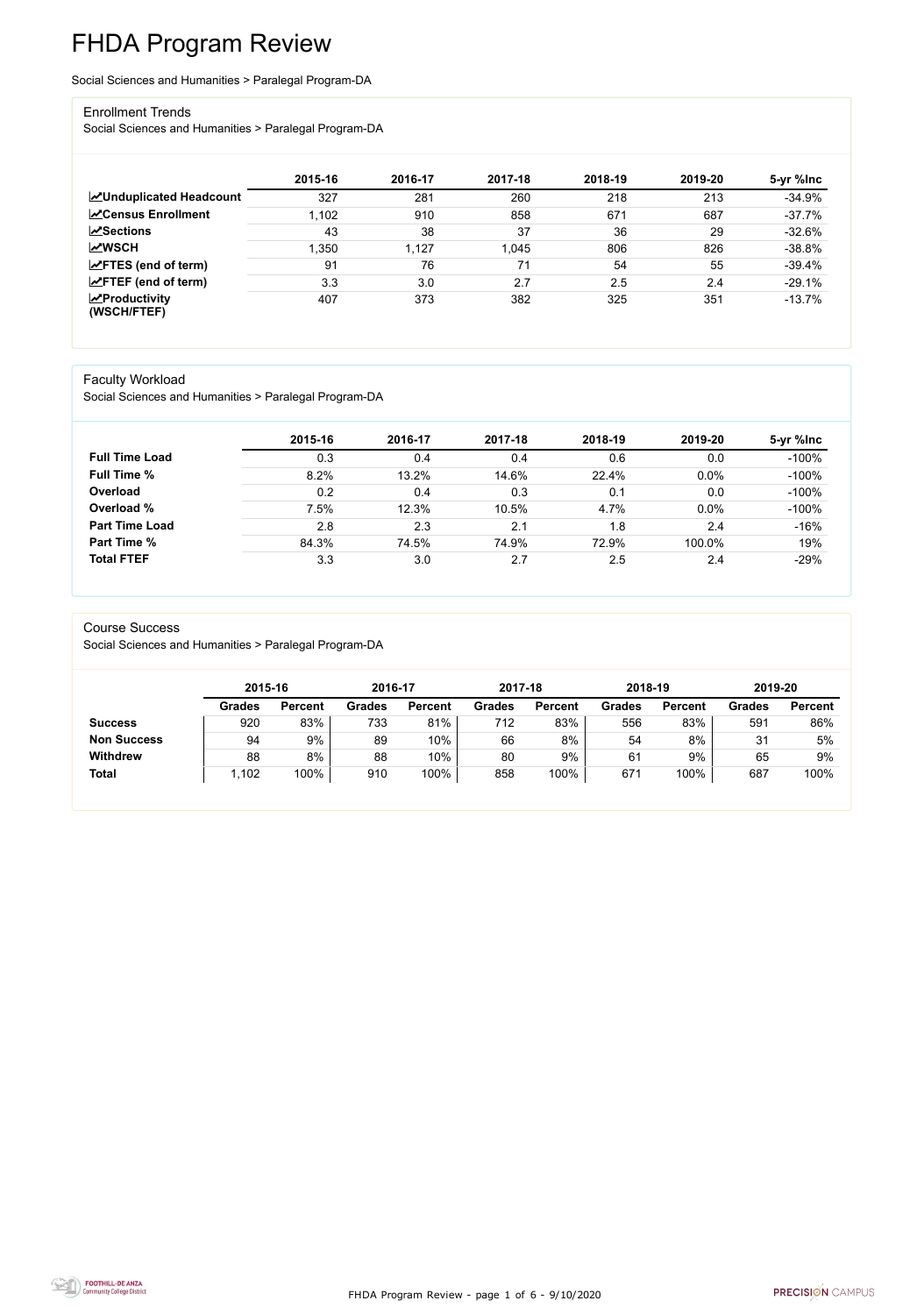FHDA Program Review - page 2 of 6 - 9/10/2020



### Course Success for African American, Latinx, and Filipinx Students

### Course Success for Asian, Native American, Pacific Islander, White, and Decline to State Students

|                    |               | 2015-16        |               | 2016-17        |               | 2017-18        | 2018-19       |                | 2019-20       |                |
|--------------------|---------------|----------------|---------------|----------------|---------------|----------------|---------------|----------------|---------------|----------------|
|                    | <b>Grades</b> | <b>Percent</b> | <b>Grades</b> | <b>Percent</b> | <b>Grades</b> | <b>Percent</b> | <b>Grades</b> | <b>Percent</b> | <b>Grades</b> | <b>Percent</b> |
| <b>Success</b>     | 289           | 76%            | 270           | 75%            | 289           | 81%            | 175           | 78%            | 244           | 84%            |
| <b>Non Success</b> | 52            | 14%            | 53            | 15%            | 35            | 10%            | 21            | 9%             | 18            | 6%             |
| <b>Withdrew</b>    | 41            | 11%            | 38            | 11%            | 31            | 9%             | 27            | 12%            | 30            | 10%            |
| <b>Total</b>       | 382           | 100%           | 361           | 100%           | 355           | 100%           | 223           | 100%           | 292           | 100%           |

|                    | 2015-16       |                | 2016-17       |                | 2017-18       |                | 2018-19       |                | 2019-20       |                |
|--------------------|---------------|----------------|---------------|----------------|---------------|----------------|---------------|----------------|---------------|----------------|
|                    | <b>Grades</b> | <b>Percent</b> | <b>Grades</b> | <b>Percent</b> | <b>Grades</b> | <b>Percent</b> | <b>Grades</b> | <b>Percent</b> | <b>Grades</b> | <b>Percent</b> |
| <b>Success</b>     | 631           | 88%            | 463           | 84%            | 423           | 84%            | 381           | 85%            | 347           | 88%            |
| <b>Non Success</b> | 42            | 6%             | 36            | 7%             | 31            | 6%             | 33            | 7%             | 13            | 3%             |
| <b>Withdrew</b>    | 47            | 7%             | 50            | 9%             | 49            | 10%            | 34            | 8%             | 35            | 9%             |
| <b>Total</b>       | 720           | 100%           | 549           | 100%           | 503           | 100%           | 448           | 100%           | 395           | 100%           |
|                    |               |                |               |                |               |                |               |                |               |                |

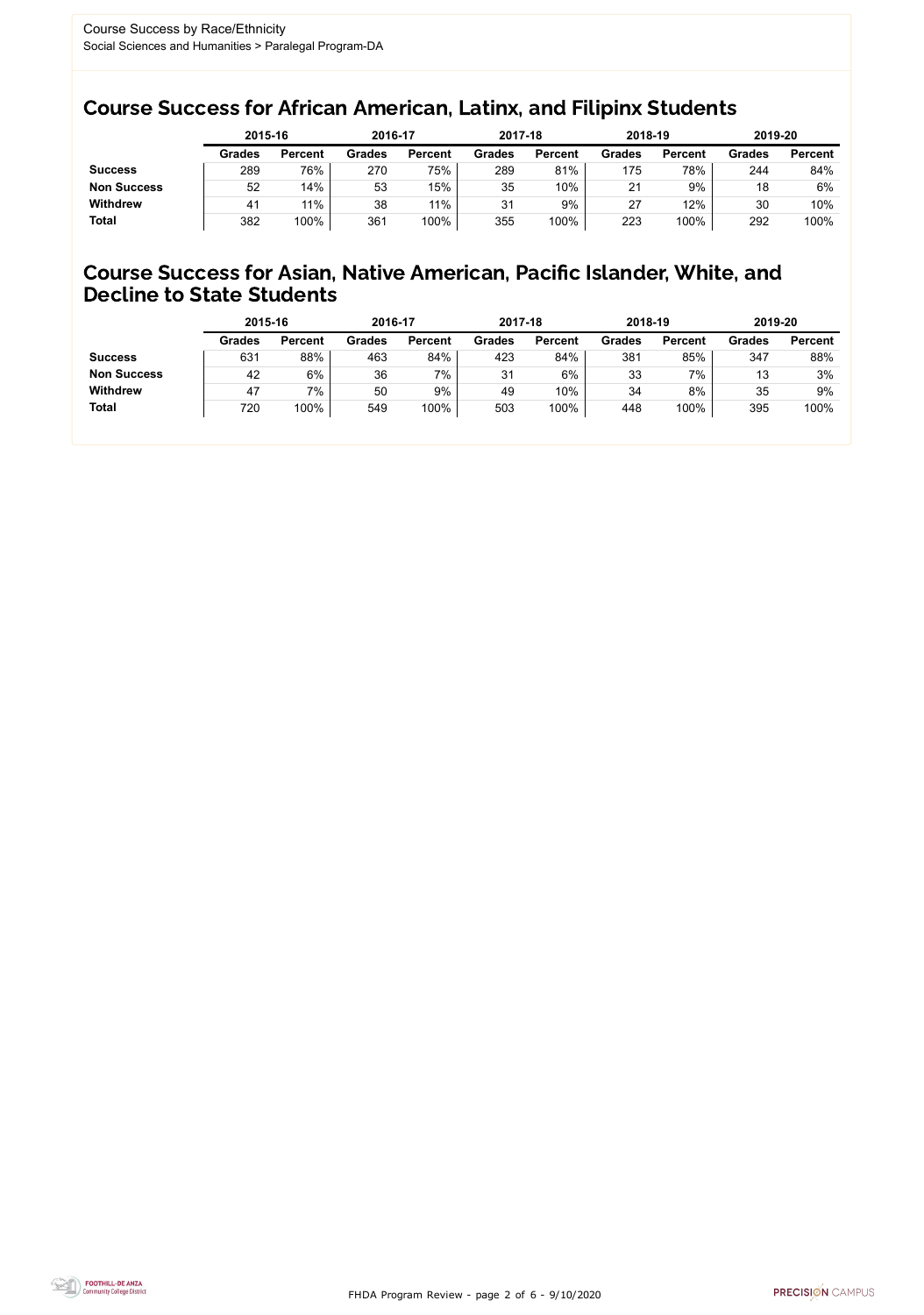

Some courses may continue to be listed but no longer have data due to renumbering or because the course was not offered in the past five years.



### by Gender

|                     | 2015-16 |                |     | 2016-17        |     | 2017-18        | 2018-19 |                | 2019-20 |                |
|---------------------|---------|----------------|-----|----------------|-----|----------------|---------|----------------|---------|----------------|
|                     | Enr     | <b>Percent</b> | Enr | <b>Percent</b> | Enr | <b>Percent</b> | Enr     | <b>Percent</b> | Enr     | <b>Percent</b> |
| <b>Female</b>       | 807     | 73%            | 655 | 72%            | 597 | 70%            | 501     | 75%            | 544     | 79%            |
| <b>Male</b>         | 293     | 27%            | 248 | 27%            | 256 | 30%            | 168     | 25%            | 137     | 20%            |
| <b>Not Reported</b> | ⌒       | 0%             |     | $1\%$          | ა   | $1\%$          |         | $0\%$          | 6       | 1%             |
| <b>Total</b>        | .102    | 100%           | 910 | 100%           | 858 | 100%           | 671     | 100%           | 687     | 100%           |

### by Ethnicity

|                         |       | 2015-16        |     | 2016-17        |     | 2017-18        | 2018-19 |                | 2019-20 |                |
|-------------------------|-------|----------------|-----|----------------|-----|----------------|---------|----------------|---------|----------------|
|                         | Enr   | <b>Percent</b> | Enr | <b>Percent</b> | Enr | <b>Percent</b> | Enr     | <b>Percent</b> | Enr     | <b>Percent</b> |
| <b>African American</b> | 58    | 5%             | 53  | 6%             | 54  | 6%             | 35      | 5%             | 30      | 4%             |
| <b>Asian</b>            | 308   | 28%            | 213 | 23%            | 206 | 24%            | 202     | 30%            | 181     | 26%            |
| <b>Filipinx</b>         | 39    | 4%             | 34  | 4%             | 42  | 5%             | 9       | $1\%$          | 16      | 2%             |
| Latinx                  | 285   | 26%            | 274 | 30%            | 259 | 30%            | 179     | 27%            | 246     | 36%            |
| <b>Native American</b>  | 4     | $0\%$          | 6   | $1\%$          | 13  | 2%             | 5       | $1\%$          |         | $0\%$          |
| <b>Pacific Islander</b> | 32    | 3%             | 2   | $0\%$          | 4   | $0\%$          | 2       | $0\%$          | 5       | $1\%$          |
| White                   | 351   | 32%            | 315 | 35%            | 262 | 31%            | 222     | 33%            | 186     | 27%            |
| <b>Decline to State</b> | 25    | 2%             | 13  | $1\%$          | 18  | 2%             | 17      | 3%             | 22      | 3%             |
| <b>Total</b>            | 1,102 | 100%           | 910 | 100%           | 858 | 100%           | 671     | 100%           | 687     | 100%           |

## by Age

|              | 2015-16 |                |     | 2016-17        |     | 2017-18        | 2018-19 |                | 2019-20 |                |
|--------------|---------|----------------|-----|----------------|-----|----------------|---------|----------------|---------|----------------|
|              | Enr     | <b>Percent</b> | Enr | <b>Percent</b> | Enr | <b>Percent</b> | Enr     | <b>Percent</b> | Enr     | <b>Percent</b> |
| 19 or less   | 26      | 2%             |     | 2%             | 12  | $1\%$          | 10      | $1\%$          | 31      | 5%             |
| $20 - 24$    | 285     | 26%            | 172 | 19%            | 186 | 22%            | 93      | 14%            | 133     | 19%            |
| 25-39        | 548     | 50%            | 490 | 54%            | 452 | 53%            | 384     | 57%            | 370     | 54%            |
| $40 +$       | 243     | 22%            | 231 | 25%            | 208 | 24%            | 184     | 27%            | 153     | 22%            |
| <b>Total</b> | 1,102   | 100%           | 910 | 100%           | 858 | 100%           | 671     | 100%           | 687     | 100%           |

## by Education Level

|                           | 2015-16 |                |     | 2016-17        |     | 2017-18        |     | 2018-19        | 2019-20 |                |
|---------------------------|---------|----------------|-----|----------------|-----|----------------|-----|----------------|---------|----------------|
|                           | Enr     | <b>Percent</b> | Enr | <b>Percent</b> | Enr | <b>Percent</b> | Enr | <b>Percent</b> | Enr     | <b>Percent</b> |
| <b>Bachelor or higher</b> | 548     | 50%            | 376 | 41%            | 421 | 49%            | 326 | 49%            | 379     | 55%            |
| <b>Associate</b>          | 66      | 6%             | 104 | 11%            | 93  | 11%            | 53  | 8%             | 61      | 9%             |
| <b>HS/Equivalent</b>      | 453     | 41%            | 406 | 45%            | 315 | 37%            | 274 | 41%            | 240     | 35%            |
| <b>All Other</b>          | 35      | 3%             | 24  | 3%             | 29  | 3%             | 18  | 3%             |         | $1\%$          |
| <b>Total</b>              | .102    | 100%           | 910 | 100%           | 858 | 100%           | 671 | 100%           | 687     | 100%           |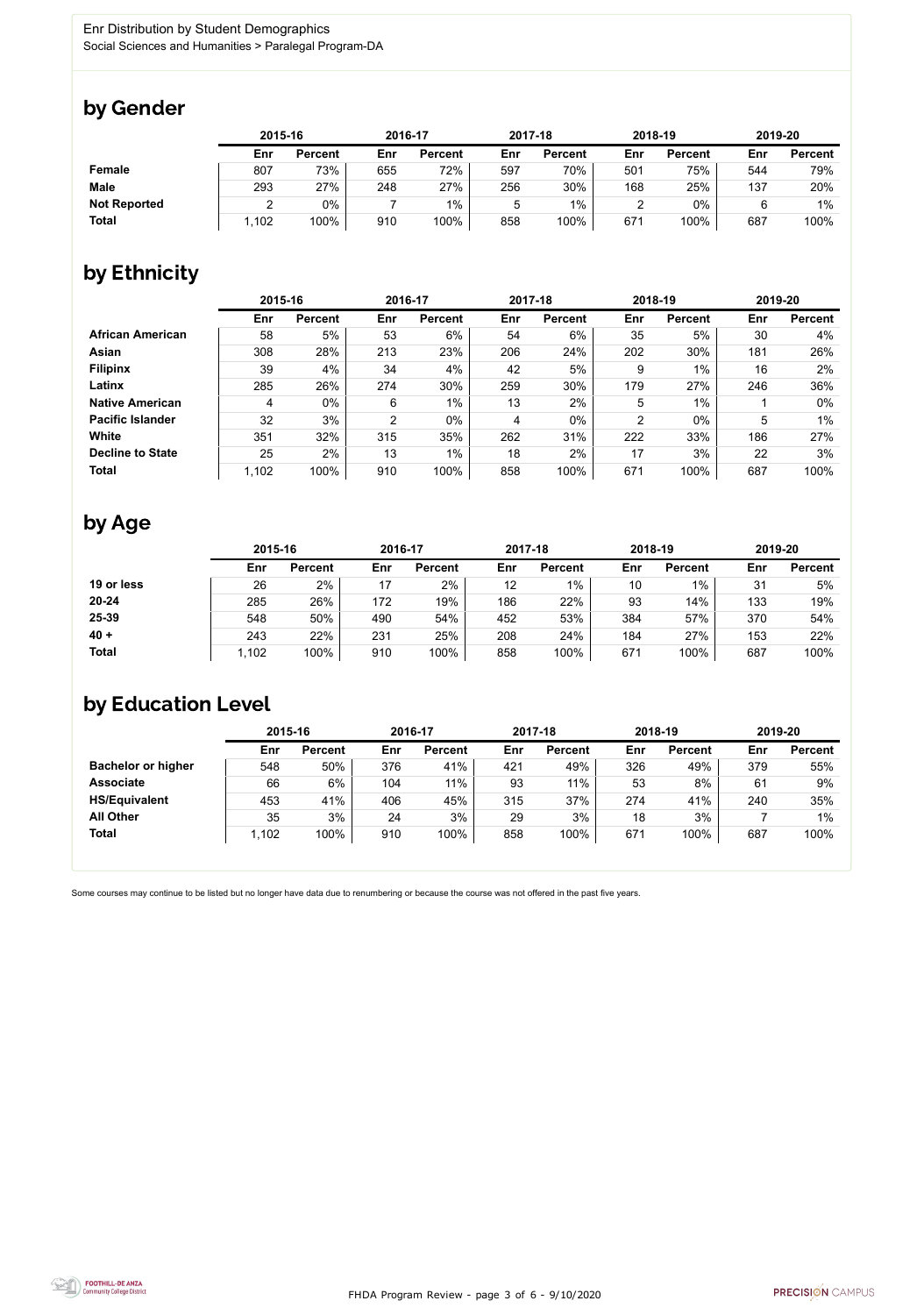FHDA Program Review - page 4 of 6 - 9/10/2020



### Success Rates by Gender Social Sciences and Humanities > Paralegal Program-DA

|                     | 2019-20                                                                 |                |               |                |               |                |               |                |  |  |  |  |  |
|---------------------|-------------------------------------------------------------------------|----------------|---------------|----------------|---------------|----------------|---------------|----------------|--|--|--|--|--|
|                     | <b>Withdrew</b><br><b>Total</b><br><b>Non Success</b><br><b>Success</b> |                |               |                |               |                |               |                |  |  |  |  |  |
|                     | <b>Grades</b>                                                           | <b>Percent</b> | <b>Grades</b> | <b>Percent</b> | <b>Grades</b> | <b>Percent</b> | <b>Grades</b> | <b>Percent</b> |  |  |  |  |  |
| <b>Female</b>       | 466                                                                     | 86%            | 24            | 4%             | 54            | 10%            | 544           | 100%           |  |  |  |  |  |
| <b>Male</b>         | 119                                                                     | 87%            |               | 5%             |               | 8%             | 137           | 100%           |  |  |  |  |  |
| <b>Not Reported</b> |                                                                         | 100%           |               | 0%             |               | $0\%$          | 6             | 100%           |  |  |  |  |  |
| All                 | 591                                                                     | 86%            | 31            | 5%             | 65            | 9%             | 687           | 100%           |  |  |  |  |  |

|                     |               | 2018-19                              |               |                |               |                 |               |                |  |  |  |  |  |  |
|---------------------|---------------|--------------------------------------|---------------|----------------|---------------|-----------------|---------------|----------------|--|--|--|--|--|--|
|                     |               | <b>Non Success</b><br><b>Success</b> |               |                |               | <b>Withdrew</b> | <b>Total</b>  |                |  |  |  |  |  |  |
|                     | <b>Grades</b> | <b>Percent</b>                       | <b>Grades</b> | <b>Percent</b> | <b>Grades</b> | <b>Percent</b>  | <b>Grades</b> | <b>Percent</b> |  |  |  |  |  |  |
| Female              | 420           | 84%                                  | 39            | 8%             | 42            | 8%              | 501           | 100%           |  |  |  |  |  |  |
| <b>Male</b>         | 134           | 80%                                  | 15            | 9%             | 19            | 11%             | 168           | 100%           |  |  |  |  |  |  |
| <b>Not Reported</b> |               | 100%                                 |               | 0%             |               | $0\%$           |               | 100%           |  |  |  |  |  |  |
| All                 | 556           | 83%                                  | 54            | 8%             | 61            | 9%              | 671           | 100%           |  |  |  |  |  |  |

|                     |               | 2017-18                                                                 |               |                |               |                |               |                |  |  |  |  |  |  |
|---------------------|---------------|-------------------------------------------------------------------------|---------------|----------------|---------------|----------------|---------------|----------------|--|--|--|--|--|--|
|                     |               | <b>Withdrew</b><br><b>Total</b><br><b>Non Success</b><br><b>Success</b> |               |                |               |                |               |                |  |  |  |  |  |  |
|                     | <b>Grades</b> | <b>Percent</b>                                                          | <b>Grades</b> | <b>Percent</b> | <b>Grades</b> | <b>Percent</b> | <b>Grades</b> | <b>Percent</b> |  |  |  |  |  |  |
| Female              | 508           | 85%                                                                     | 40            | 7%             | 49            | 8%             | 597           | 100%           |  |  |  |  |  |  |
| <b>Male</b>         | 200           | 78%                                                                     | 25            | 10%            | 31            | 12%            | 256           | 100%           |  |  |  |  |  |  |
| <b>Not Reported</b> | 4             | 80%                                                                     |               | 20%            | 0             | $0\%$          | 5             | 100%           |  |  |  |  |  |  |
| All                 | 712           | 83%                                                                     | 66            | 8%             | 80            | 9%             | 858           | 100%           |  |  |  |  |  |  |

|                     |               | 2016-17        |               |                |                 |                |               |                |  |  |
|---------------------|---------------|----------------|---------------|----------------|-----------------|----------------|---------------|----------------|--|--|
|                     |               | <b>Success</b> |               |                | <b>Withdrew</b> |                | <b>Total</b>  |                |  |  |
|                     | <b>Grades</b> | <b>Percent</b> | <b>Grades</b> | <b>Percent</b> | <b>Grades</b>   | <b>Percent</b> | <b>Grades</b> | <b>Percent</b> |  |  |
| Female              | 532           | 81%            | 63            | 10%            | 60              | 9%             | 655           | 100%           |  |  |
| <b>Male</b>         | 194           | 78%            | 26            | 10%            | 28              | 11%            | 248           | 100%           |  |  |
| <b>Not Reported</b> |               | 100%           |               | 0%             |                 | $0\%$          |               | 100%           |  |  |
| All                 | 733           | 81%            | 89            | 10%            | 88              | 10%            | 910           | 100%           |  |  |

|                     |                |                |                    | 2015-16        |               |                |               |                |
|---------------------|----------------|----------------|--------------------|----------------|---------------|----------------|---------------|----------------|
|                     | <b>Success</b> |                | <b>Non Success</b> |                | Withdrew      |                | <b>Total</b>  |                |
|                     | <b>Grades</b>  | <b>Percent</b> | <b>Grades</b>      | <b>Percent</b> | <b>Grades</b> | <b>Percent</b> | <b>Grades</b> | <b>Percent</b> |
| Female              | 675            | 84%            | 75                 | 9%             | 57            | 7%             | 807           | 100%           |
| <b>Male</b>         | 243            | 83%            | 19                 | 6%             | 31            | 11%            | 293           | 100%           |
| <b>Not Reported</b> | ⌒              | 100%           | 0                  | $0\%$          | ν             | $0\%$          |               | 100%           |
| All                 | 920            | 83%            | 94                 | 9%             | 88            | 8%             | 1,102         | 100%           |

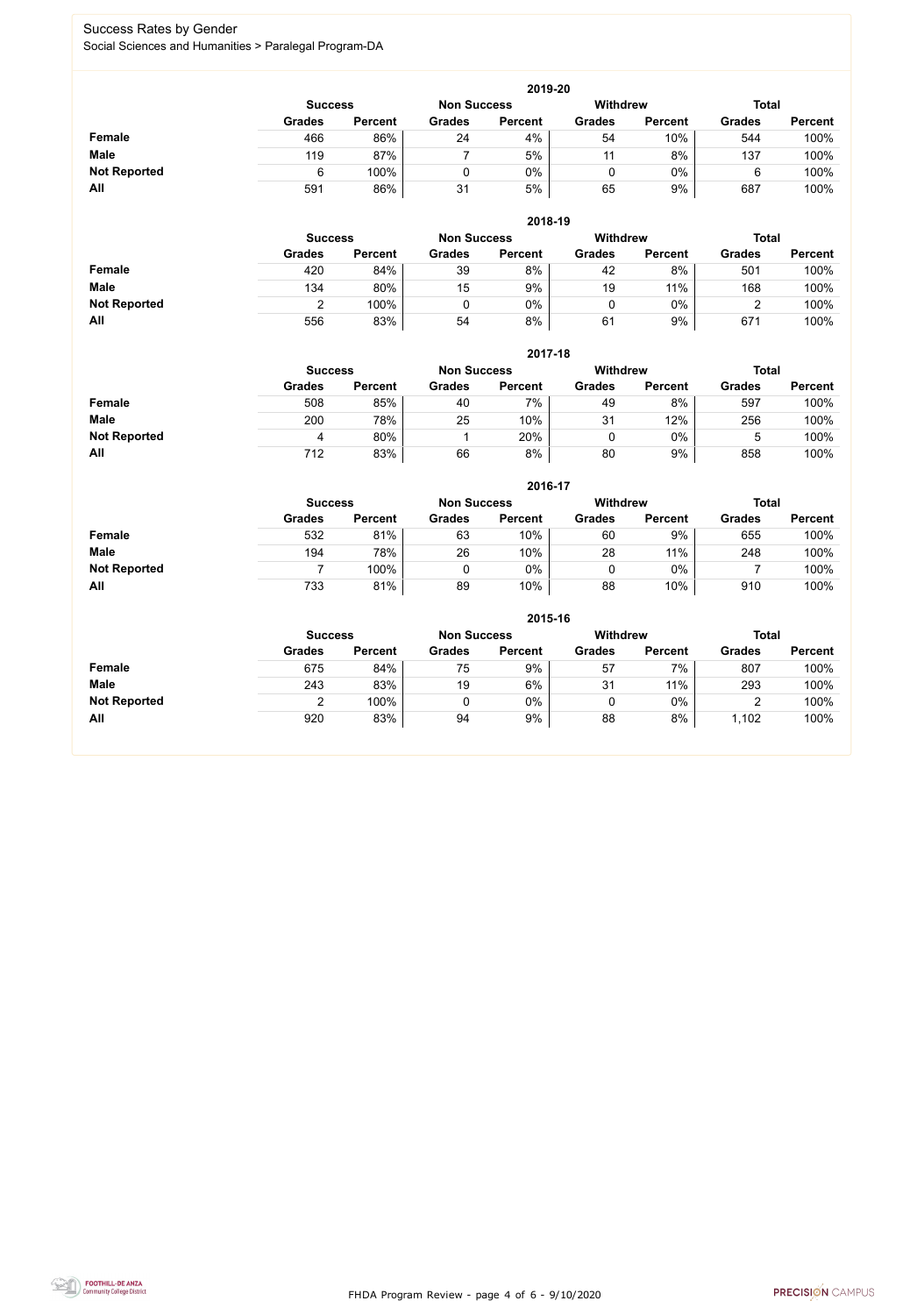FHDA Program Review - page 5 of 6 - 9/10/2020



### Success Rates by Age Social Sciences and Humanities > Paralegal Program-DA

|            |                |                    |               | 2019-20         |               |                |               |                |
|------------|----------------|--------------------|---------------|-----------------|---------------|----------------|---------------|----------------|
|            | <b>Success</b> | <b>Non Success</b> |               | <b>Withdrew</b> |               | <b>Total</b>   |               |                |
|            | <b>Grades</b>  | <b>Percent</b>     | <b>Grades</b> | <b>Percent</b>  | <b>Grades</b> | <b>Percent</b> | <b>Grades</b> | <b>Percent</b> |
| 19 or less | 20             | 65%                | 4             | 13%             |               | 23%            | 31            | 100%           |
| 20-24      | 119            | 89%                | 9             | 7%              | 5             | 4%             | 133           | 100%           |
| 25-39      | 322            | 87%                | 11            | 3%              | 37            | 10%            | 370           | 100%           |
| $40 +$     | 130            | 85%                |               | 5%              | 16            | 10%            | 153           | 100%           |
| All        | 591            | 86%                | 31            | 5%              | 65            | 9%             | 687           | 100%           |

|            |                |                    |               | 2018-19         |               |                |               |                |
|------------|----------------|--------------------|---------------|-----------------|---------------|----------------|---------------|----------------|
|            | <b>Success</b> | <b>Non Success</b> |               | <b>Withdrew</b> |               | <b>Total</b>   |               |                |
|            | <b>Grades</b>  | <b>Percent</b>     | <b>Grades</b> | <b>Percent</b>  | <b>Grades</b> | <b>Percent</b> | <b>Grades</b> | <b>Percent</b> |
| 19 or less | 6              | 60%                | 2             | 20%             | າ             | 20%            | 10            | 100%           |
| $20 - 24$  | 75             | 81%                | 12            | 13%             | 6             | 6%             | 93            | 100%           |
| 25-39      | 327            | 85%                | 28            | 7%              | 29            | 8%             | 384           | 100%           |
| $40 +$     | 148            | 80%                | 12            | 7%              | 24            | 13%            | 184           | 100%           |
| All        | 556            | 83%                | 54            | 8%              | 61            | 9%             | 671           | 100%           |

**2017-18**

|            |                |                    |               | ZU17-18         |               |                |               |                |
|------------|----------------|--------------------|---------------|-----------------|---------------|----------------|---------------|----------------|
|            | <b>Success</b> | <b>Non Success</b> |               | <b>Withdrew</b> |               | <b>Total</b>   |               |                |
|            | <b>Grades</b>  | <b>Percent</b>     | <b>Grades</b> | <b>Percent</b>  | <b>Grades</b> | <b>Percent</b> | <b>Grades</b> | <b>Percent</b> |
| 19 or less |                | 67%                |               | 25%             |               | 8%             | 12            | 100%           |
| 20-24      | 143            | 77%                | 23            | 12%             | 20            | 11%            | 186           | 100%           |
| 25-39      | 393            | 87%                | 27            | 6%              | 32            | 7%             | 452           | 100%           |
| $40 +$     | 168            | 81%                | 13            | 6%              | 27            | 13%            | 208           | 100%           |
| All        | 712            | 83%                | 66            | 8%              | 80            | 9%             | 858           | 100%           |

**2016-17**

|            |                |                    |               | $2010 - 11$     |               |                |               |                |
|------------|----------------|--------------------|---------------|-----------------|---------------|----------------|---------------|----------------|
|            | <b>Success</b> | <b>Non Success</b> |               | <b>Withdrew</b> |               | <b>Total</b>   |               |                |
|            | <b>Grades</b>  | <b>Percent</b>     | <b>Grades</b> | <b>Percent</b>  | <b>Grades</b> | <b>Percent</b> | <b>Grades</b> | <b>Percent</b> |
| 19 or less | 11             | 65%                | 4             | 24%             |               | 12%            | 17            | 100%           |
| $20 - 24$  | 126            | 73%                | 30            | 17%             | 16            | 9%             | 172           | 100%           |
| 25-39      | 397            | 81%                | 38            | 8%              | 55            | 11%            | 490           | 100%           |
| $40 +$     | 199            | 86%                | 17            | 7%              | 15            | 6%             | 231           | 100%           |
| <b>All</b> | 733            | 81%                | 89            | 10%             | 88            | 10%            | 910           | 100%           |

**2015-16**



|            |                |                    |               | 2015-16         |               |                |               |                |
|------------|----------------|--------------------|---------------|-----------------|---------------|----------------|---------------|----------------|
|            | <b>Success</b> | <b>Non Success</b> |               | <b>Withdrew</b> |               | <b>Total</b>   |               |                |
|            | <b>Grades</b>  | <b>Percent</b>     | <b>Grades</b> | <b>Percent</b>  | <b>Grades</b> | <b>Percent</b> | <b>Grades</b> | <b>Percent</b> |
| 19 or less |                | 42%                | 9             | 35%             | 6             | 23%            | 26            | 100%           |
| $20 - 24$  | 232            | 81%                | 29            | 10%             | 24            | 8%             | 285           | 100%           |
| 25-39      | 467            | 85%                | 41            | 7%              | 40            | 7%             | 548           | 100%           |
| $40 +$     | 210            | 86%                | 15            | 6%              | 18            | 7%             | 243           | 100%           |
| All        | 920            | 83%                | 94            | 9%              | 88            | 8%             | 1,102         | 100%           |